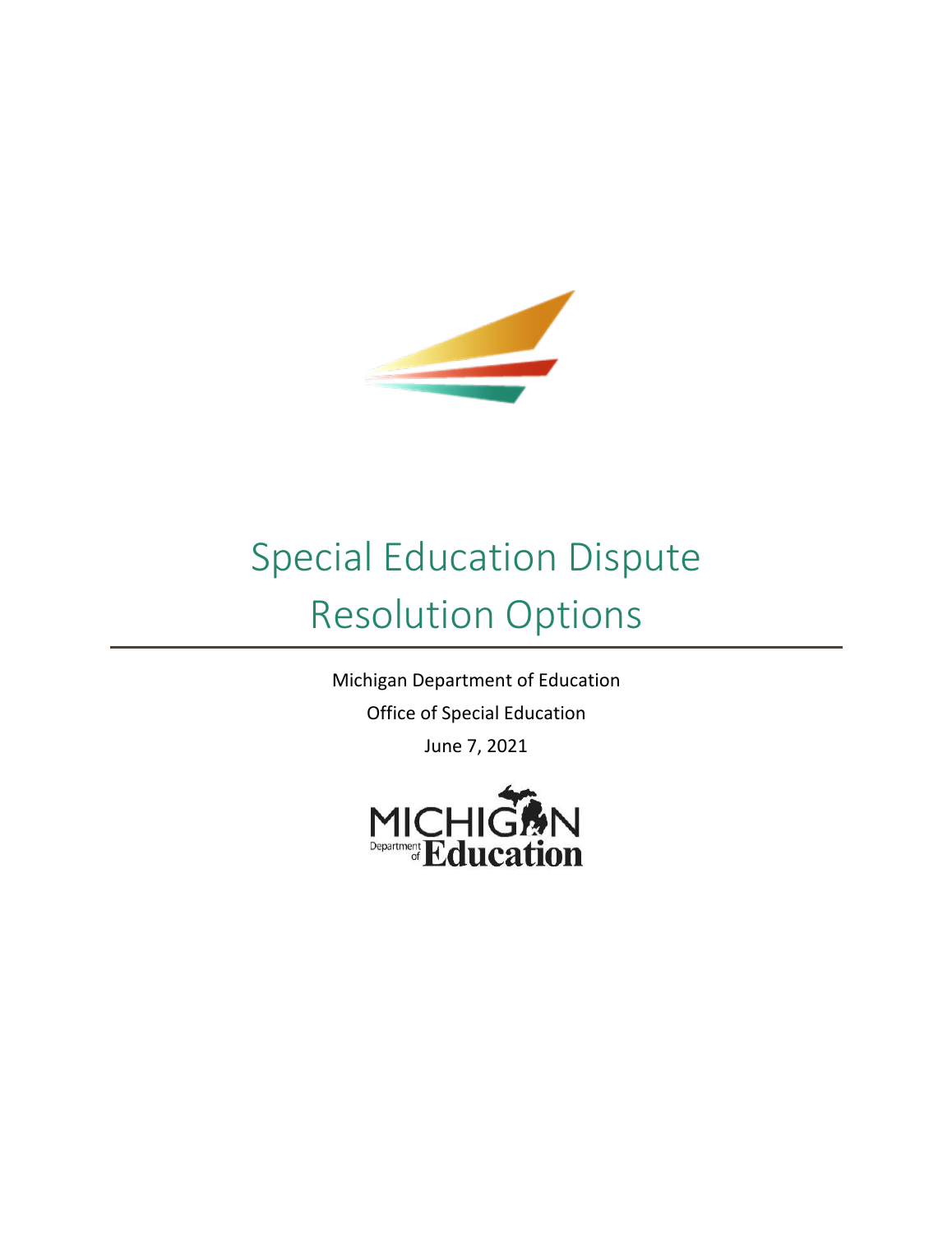# **Table of Contents**

| Appendix B: State Complaint and Due Process Complaint Comparison11 |  |
|--------------------------------------------------------------------|--|

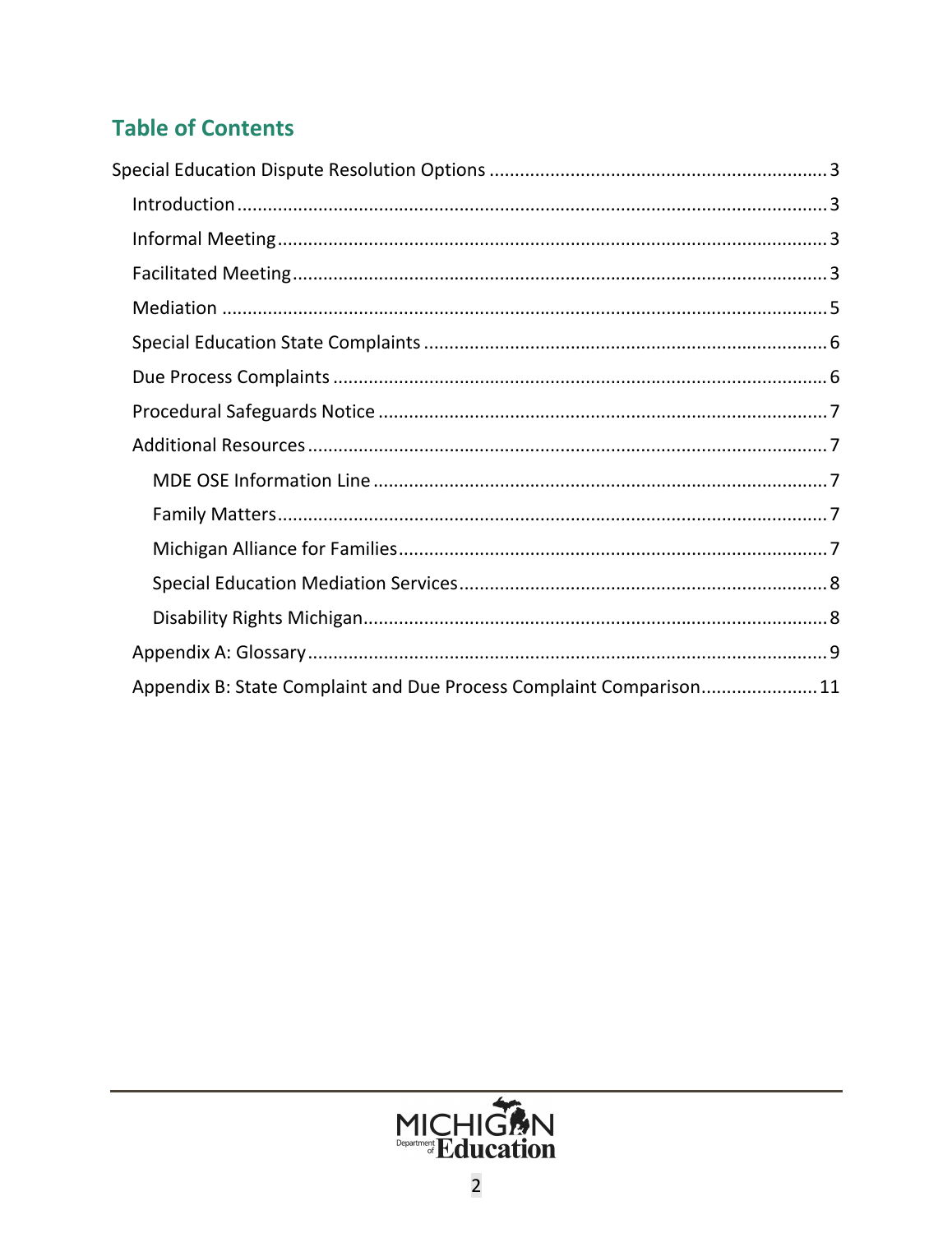# <span id="page-2-0"></span>**Special Education Dispute Resolution Options**

# <span id="page-2-1"></span>**Introduction**

There are several dispute resolution options available to address disagreements regarding the education of children with disabilities. The most effective dispute resolution methods use direct, early, meaningful communication in a collaborative manner. Anytime a parent has a question or concern about their child's education, the parent is encouraged to discuss the issue(s) directly with the special education administrator of the public agency (i.e., a district, an intermediation school district (ISD), or any other entity providing education to students with disabilities). Additional individuals who may provide information or assist parents with special education dispute resolution include a student's classroom teacher, special education teacher, or service provider; building principal; superintendent; local school board member; or intermediate school district (ISD) special education staff members.

When a disagreement regarding a student with a disability cannot be resolved through informal discussions with the public agency, there are several dispute resolution options available including facilitated meetings, mediation, state complaints, and due process complaints. For a dispute resolution comparison chart, refer to the Center for Appropriate Dispute Resolution (CADRE) [Quick Guide to Special Education Dispute](https://www.cadreworks.org/sites/default/files/resources/Dispute Resolution Process Comparison Chart.pdf)  [Resolution Processes for Parents of Children and Youth](https://www.cadreworks.org/sites/default/files/resources/Dispute Resolution Process Comparison Chart.pdf).

# <span id="page-2-2"></span>**Informal Meeting**

An informal meeting allows the parent and public agency to resolve educational issues without intervention from an outside agency. Parents may initiate an informal meeting to be held with the public agency. Informal meetings allow both parties to collaborate more effectively, reach decisions faster, preserve relationships, and avoid costly hearings. The issues discussed during an informal meeting are not limited to special education, nor must issues be limited to requirements under the *Michigan Administrative Rules for Special Education* (MARSE), Michigan law, or the *Individuals with Disabilities Education Act* (IDEA).

# <span id="page-2-3"></span>**Facilitated Meeting**

A [facilitated meeting](https://www.mikids1st.org/resolution-services/facilitation/) is an early dispute resolution option which may be especially helpful during meetings involving complex or potentially challenging special education

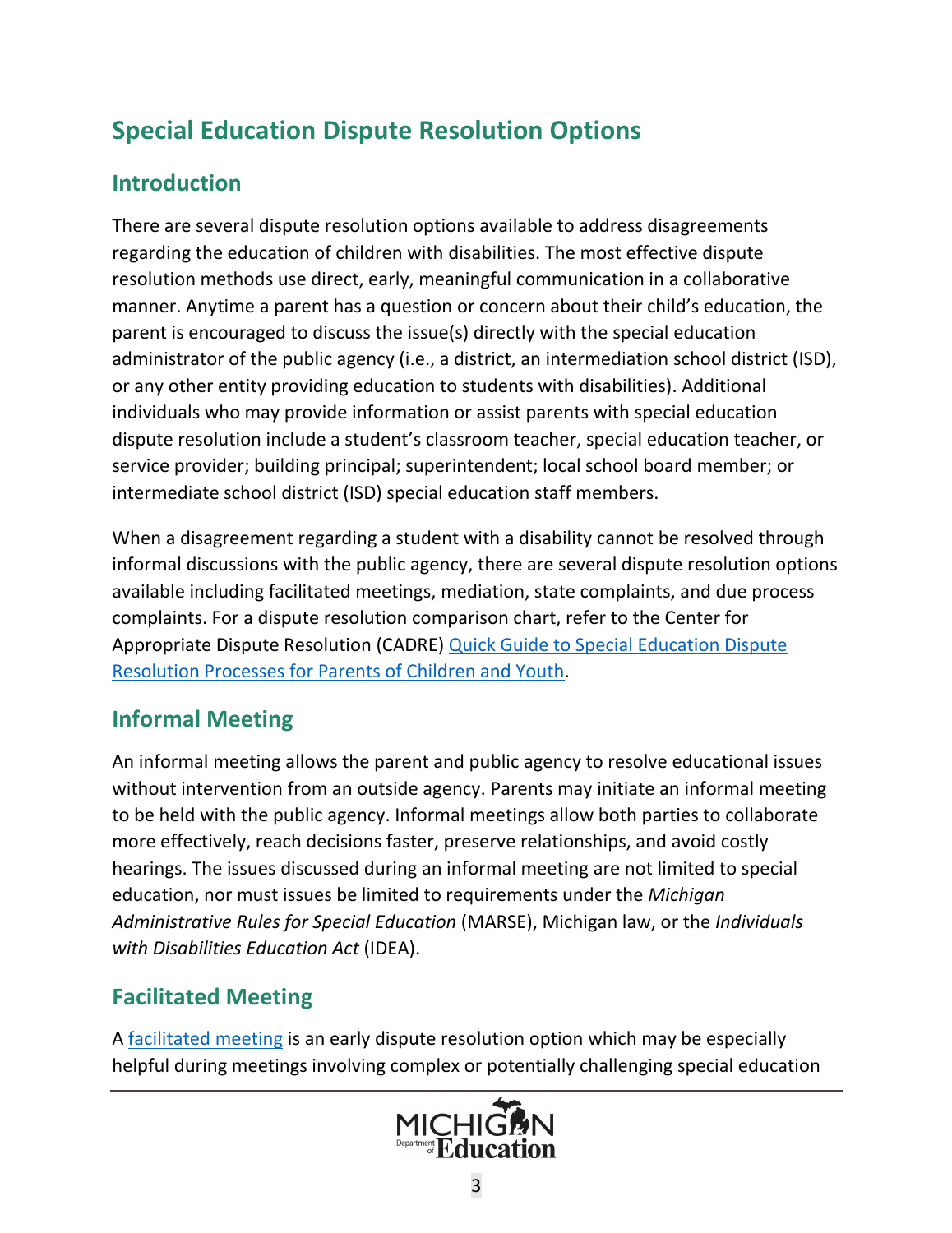issues. The facilitation process is intended to promote effective communication, keep the meeting focused on the issues at hand, and prevent conflicts. This means facilitation can be used proactively to support good collaboration and communication during a meeting.

When scheduling a meeting related to the education of a student with a disability, participants can request a neutral, third-party meeting facilitator at no cost through [Special Education Mediation Services \(SEMS\)](https://www.mikids1st.org/). The use of the facilitation process is voluntary and requires agreement from both parties. A neutral, third-party, trained facilitator will guide the process and help participants sort through issues in an efficient manner. Facilitators can be used during individualized education program team (IEP Team) meetings, manifestation determination review (MDR) meetings, meetings to develop a behavior intervention plan (BIP), or any other special education related meeting. A facilitator will make sure everyone has an opportunity to participate.

#### **A facilitator will:**

- $\blacksquare$  Stay neutral.
- Support the meeting agenda.
- Acknowledge and address differing opinions in a respectful manner.
- $\blacksquare$  Keep the meeting centered on the student's needs.
- $\blacksquare$  Help negotiate disagreements.
- $\blacksquare$  Keep the meeting on track and on time.
- Make sure everyone adheres to agreed-upon meeting communication ground rules.

## **A facilitator will not:**

- $\blacksquare$  Be a part of the IEP Team.
- Give legal advice.
- Advocate for a position.
- Make decisions.

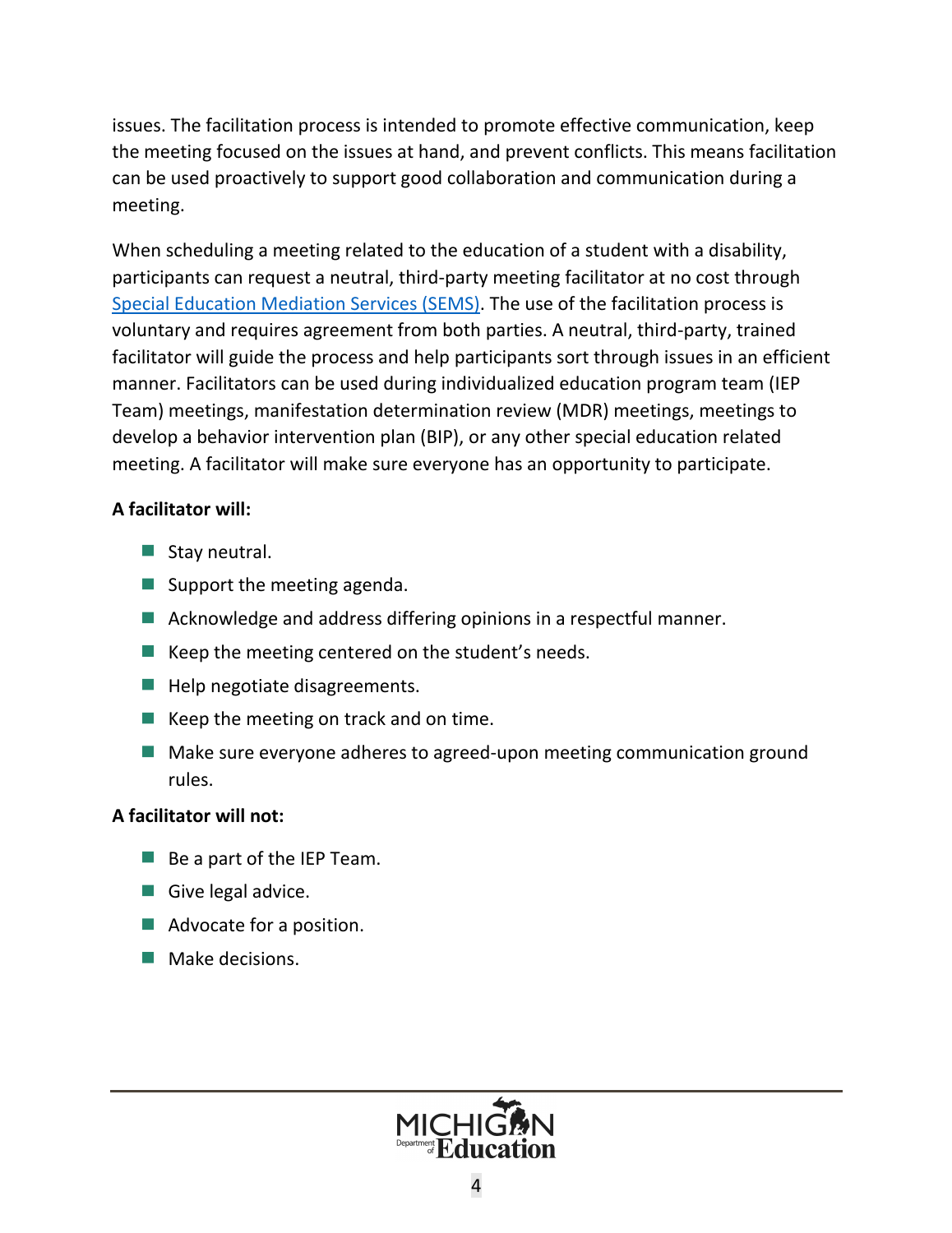## <span id="page-4-0"></span>**Mediation**

The IDEA describes mediation as a dispute resolution option that is voluntary on the part of the parties, not used to deny or delay a parent's right to a hearing or complaint, and is conducted by a qualified and impartial mediator trained in effective mediation techniques. Mediation can be requested anytime there is a disagreement about special education.

Special Education Mediation Service (SEMS) provides state-sponsored [mediation](https://www.mikids1st.org/resolution-services/mediation/) services at no cost to parents or public agencies. Collaborative communication, during the mediation process, can help resolve a wide range of complex special education issues. During mediation, a neutral, third-party mediator guides participants through an assisted negotiation process to address and resolve disagreements related to a student's educational program. Mediation participants may be different than IEP Team members. Conversations in mediation are confidential and cannot be used as evidence in a due process hearing or other court proceedings. Parties are not required to sign a confidentiality agreement to participate in mediation. However, if the parties reach an agreement, confidentiality must be included as part of the agreement. When parties come to a resolution and write an agreement, the agreement is legally enforceable in any state or federal court of competent jurisdiction. Mediation agreements can include topics not specified in the IDEA, such as communication.

#### **A mediator will:**

- $\blacksquare$  Remain neutral.
- Conduct the mediation.
- **E** Ensure all parties have equal opportunity to express their ideas and thoughts.
- $\blacksquare$  Make sure everyone abides by the rules for appropriate conduct.
- $\blacksquare$  Help the parties remain focused on the topic of their disagreement.
- $\blacksquare$  Guide the participants towards creating an agreement.
- Record the agreement.

#### **A mediator will not:**

- Make decisions.
- Give legal advice.
- $\blacksquare$  Take sides.

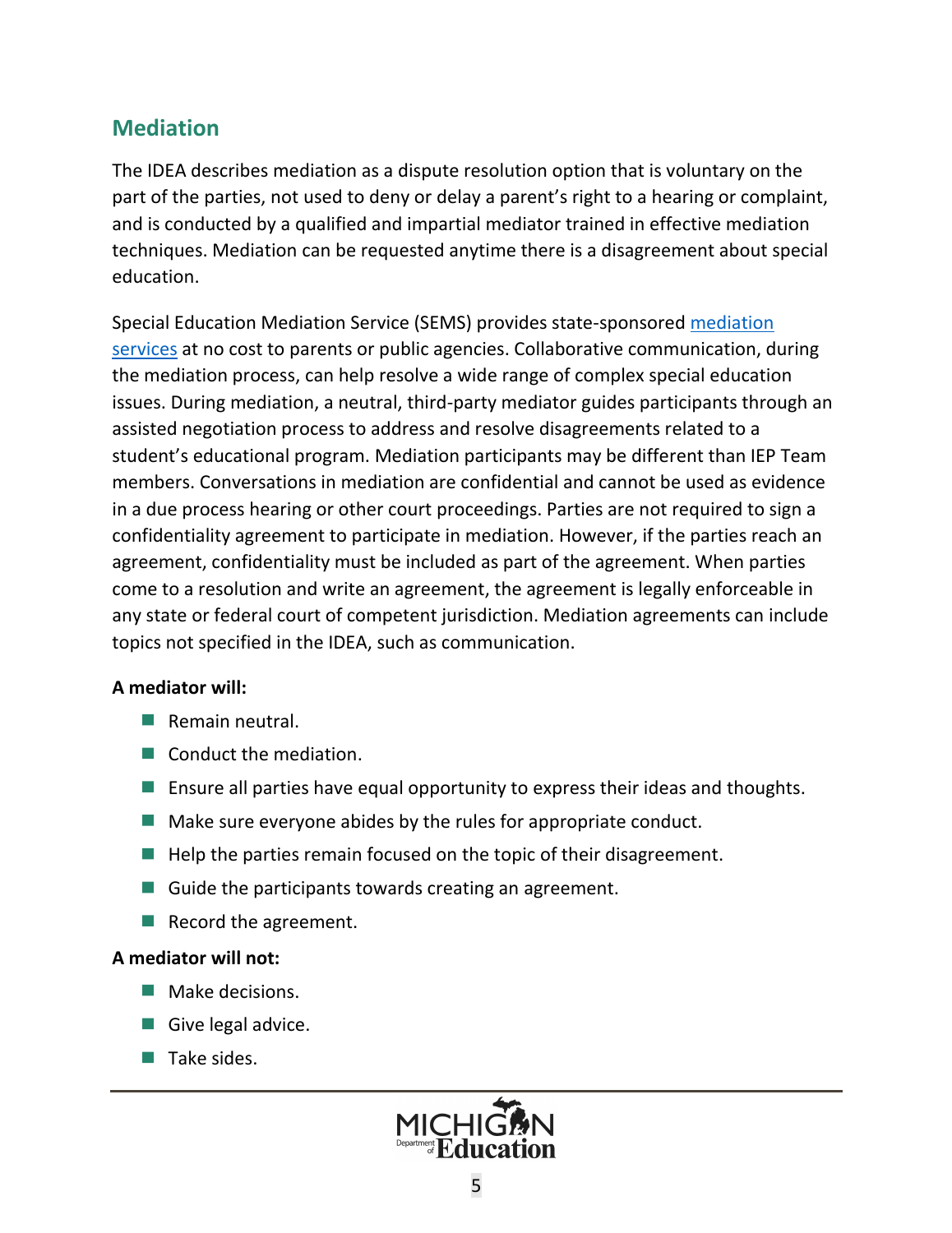#### **Effective written mediation agreements identify:**

- $\blacksquare$  What action will be taken and when the action will begin.
- $\blacksquare$  When the action will be completed.
- $\blacksquare$  The person responsible for making sure the action is taken.
- $\blacksquare$  The person responsible for taking the action.
- $\blacksquare$  The time period of the agreement.
- $\blacksquare$  A process for review when the action is completed.
- $\blacksquare$  A plan for making changes to the agreement, if needed.
- Steps to follow if the agreement terms are not being completed.
- Statement of confidentiality.
- $\blacksquare$  The date of the agreement, and the signatures of the participants authorized to bind the agreement.

## <span id="page-5-0"></span>**Special Education State Complaints**

A state complaint is a written, signed statement that alleges a public agency has violated the requirements of the IDEA, the MARSE, or the Michigan Revised School Code, as it pertains to special education programs and services. Additionally, a state complaint may be filed when it is believed a public agency has failed to implement an individualized education program (IEP), an administrative law judge (ALJ) decision, an intermediate school district (ISD) plan for the delivery of special education programs and services, or the state application for federal funds under the IDEA. A state complaint may be filed on behalf of an individual student, a group of students, or regarding a system-wide concern.

Additional information can be found in the [Special Education State Complaints:](https://www.michigan.gov/documents/mde/StateComplaints_ProceduresModelForms_727396_7.pdf)  [Procedures and Model Forms](https://www.michigan.gov/documents/mde/StateComplaints_ProceduresModelForms_727396_7.pdf).

## <span id="page-5-1"></span>**Due Process Complaints**

A due process complaint is a dispute resolution option available under the IDEA. It is used to resolve a formal complaint regarding the identification, evaluation, educational placement, or provision of a free appropriate public education (FAPE) to a child who needs or is suspected of needing special education and related services.

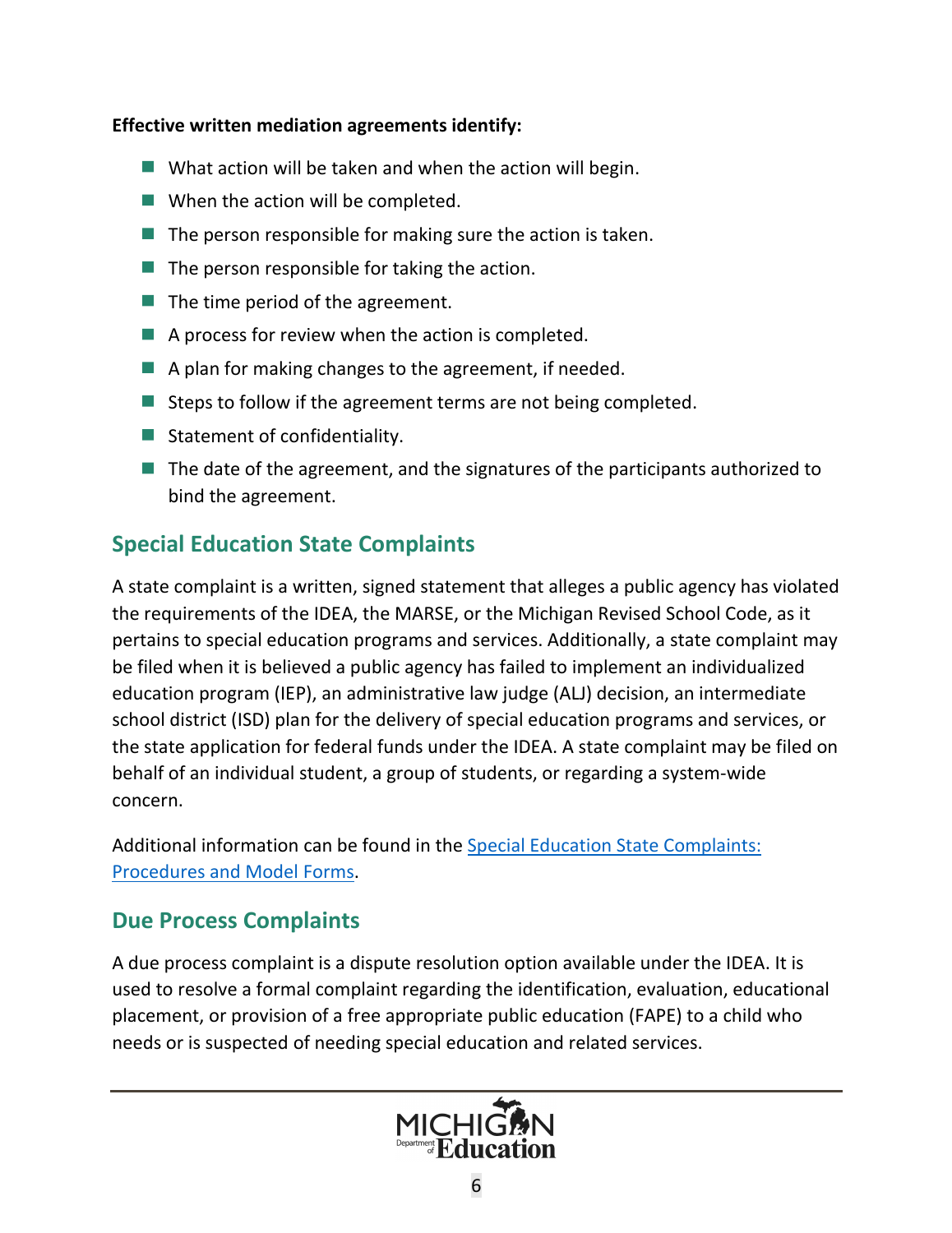Additional information and model due process complaint forms can be found in the [Special Education Due Process Complaint Procedures](https://www.michigan.gov/documents/mde/DueProcess_Complaint_Procedures_340126_7.pdf) document.

## <span id="page-6-0"></span>**Procedural Safeguards Notice**

The [Procedural Safeguards Notice,](https://www.michigan.gov/documents/mde/Procedural_Safeguards_Notice_550307_7.pdf) which informs parents about the rights and protections available for their child with a disability under the IDEA, contains information about dispute resolution options. Districts must provide parents the procedural safeguards notice once per school year, and upon an initial referral or request for an evaluation, when filing a state complaint, in accordance with discipline procedures, and upon request by a parent. The procedural safeguards notice is available on the Michigan Department of Education (MDE) Office of Special Education (OSE) website in a variety of languages. The Family Matters [Procedural Safeguards fact sheet](https://www.michigan.gov/documents/mde/Safeguards_FactSheet_599179_7.pdf) provides a parent-friendly overview of key information from the procedural safeguards document.

## <span id="page-6-1"></span>**Additional Resources**

## <span id="page-6-2"></span>**MDE OSE Information Line**

The MDE OSE information line is answered Monday through Friday. The information line is available to all stakeholders and enables the OSE staff to provide information and answer questions related to special education. Contact the MDE OSE information line by phone at 888-320-8384 or email [mde-ose@michigan.gov](mailto:mde-ose@michigan.gov).

## <span id="page-6-3"></span>**Family Matters**

[Family Matters](https://www.michigan.gov/mde/0,4615,7-140-6598_88187_81739-425428--,00.html) is a resource page developed by the OSE specifically for parents and families. The Family Matters website provides information through a series of one-page fact sheets specific to special education topics that are written in parent-friendly language.

## <span id="page-6-4"></span>**Michigan Alliance for Families**

[Michigan Alliance for Families](https://www.michiganallianceforfamilies.org/) is an IDEA grant-funded initiative which provides parent mentors, information and resources, support, and education for families who have children and young adults (birth to 26 years of age) who receive (or may be eligible to receive) special education services. Contact Michigan Alliance for Families by phone at 800-552-4821 or by email [info@michiganallianceforfamilies.org](mailto:info@michiganallianceforfamilies.org).

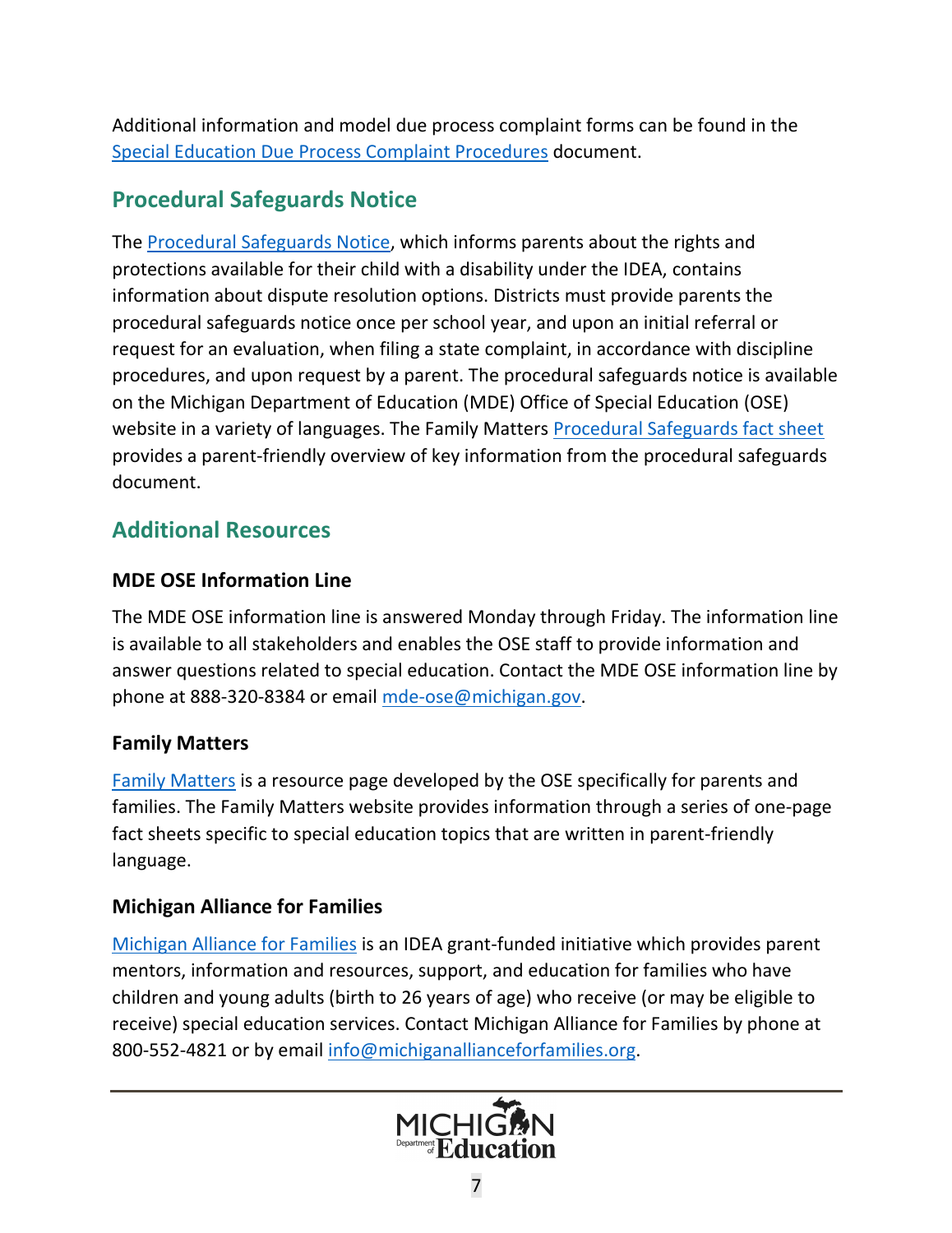## <span id="page-7-0"></span>**Special Education Mediation Services**

[Special Education Mediation Services \(SEMS\)](https://www.mikids1st.org/) helps students by fostering cooperation and effective teamwork among those who plan their education. SEMS provides free mediation and/or meeting facilitation by a neutral, third-party mediator or facilitator. The use of a facilitator or mediator is voluntary, must be agreed to by both parties, and can be requested by a parent or public agency. SEMS is an IDEA grant-funded initiative that uses trained, independent facilitators and mediators who are not employees of the MDE, an ISD, or a district. The overall goal is to help students, parents, and educators make decisions that improve educational outcomes. Contact SEMS by phone at 833 543-7178, email [info@MiKids1st.org,](mailto:info@MiKids1st.org) or by using the **SEMS** online request for services [form.](https://www.mikids1st.org/request-services/)

## <span id="page-7-1"></span>**Disability Rights Michigan**

[Disability Rights Michigan \(DRM\)](https://www.drmich.org/) is the independent, private, nonprofit, nonpartisan protection and advocacy organization authorized by federal and state law to advocate and protect the legal rights of people with disabilities in Michigan. Contact DRM by phone at 800-288-5923 or use the [DRM online request form](https://www.drmich.org/contact/).

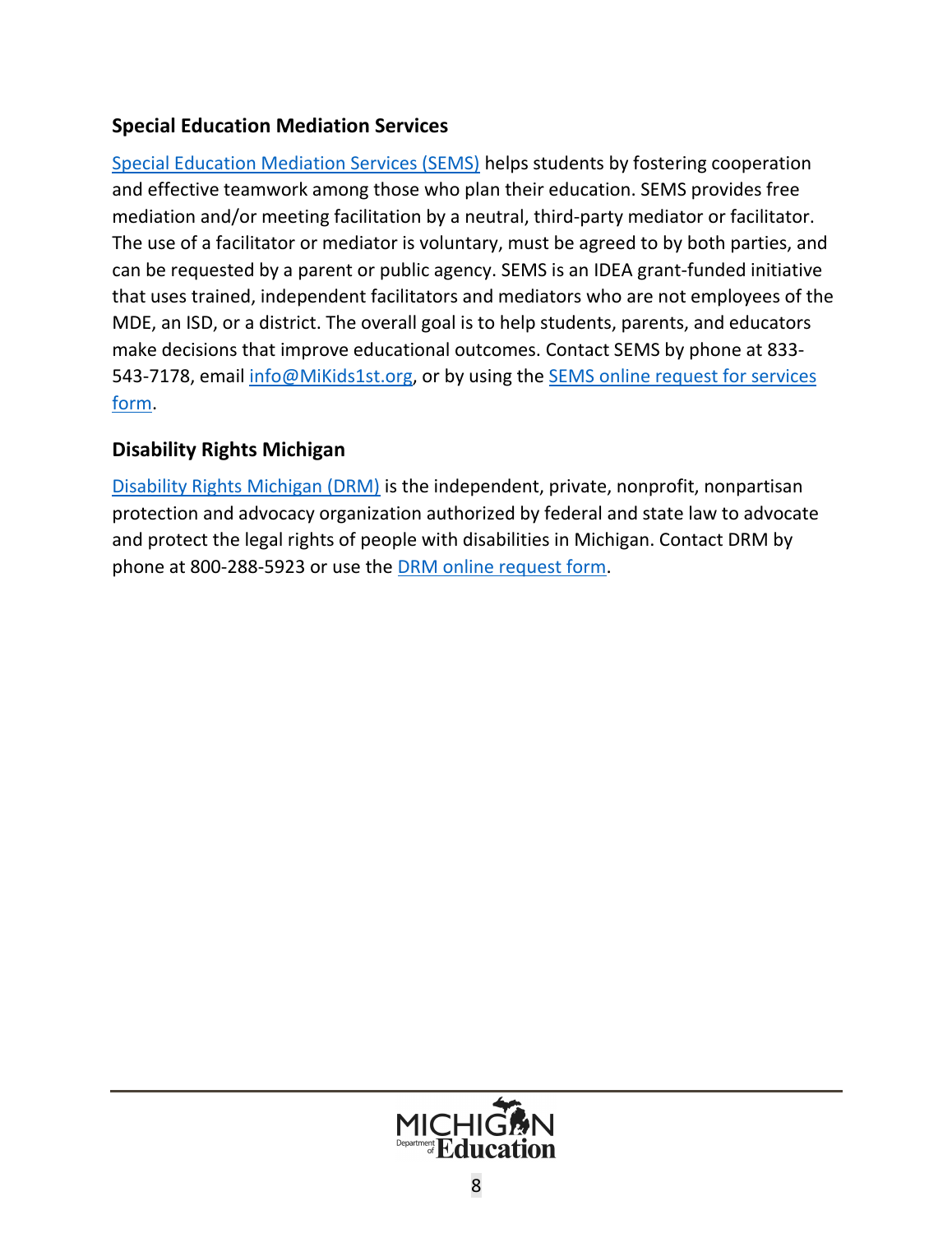# <span id="page-8-0"></span>**Appendix A: Glossary**

**Administrative Law Judge (ALJ)**—The individual who conducts due process hearings.

**Allegation**—A statement describing how a public agency has violated any special education laws, rules, or other legal authority included in the definition of a state complaint.

**District –** A local school district or a Public School Academy.

**Due Process**—A formal administrative hearing with an impartial administrative law judge who is not an employee of the OSE or any school district or educational program.

**Free Appropriate Public Education (FAPE)**—Special education and related services provided at public expense in conformity with an IEP.

*Individuals with Disabilities Education Act (***IDEA)**—Federal regulations to ensure children with disabilities receive a FAPE.

**Individualized Education Program (IEP)**—A written statement for a student with a disability that identifies the special education and related services required for the student to progress in the general curriculum, to make progress on annual goals, and to participate with nondisabled peers.

**Individualized Family Service Plan (IFSP)**— A written plan for providing early intervention services to eligible children and families that is developed jointly by the family and appropriate qualified personnel. An IFSP is based on an assessment of the child's unique strengths and needs, including a review of the comprehensive multidisciplinary child evaluation (if one was conducted), and on a family directed assessment of the family's resources, priorities, and concerns.

**Intermediate School District (ISD)**—May also be called an educational service agency (ESA), a regional educational service agency (RESA), or a regional educational service district (RESD). ISDs have general supervision authority to ensure the provision of a FAPE for all eligible students with disabilities within their member districts, including Public School Academies, within the ISD's boundaries.

*Michigan Administrative Rules for Special Education* **(MARSE)**—State rules for special education.

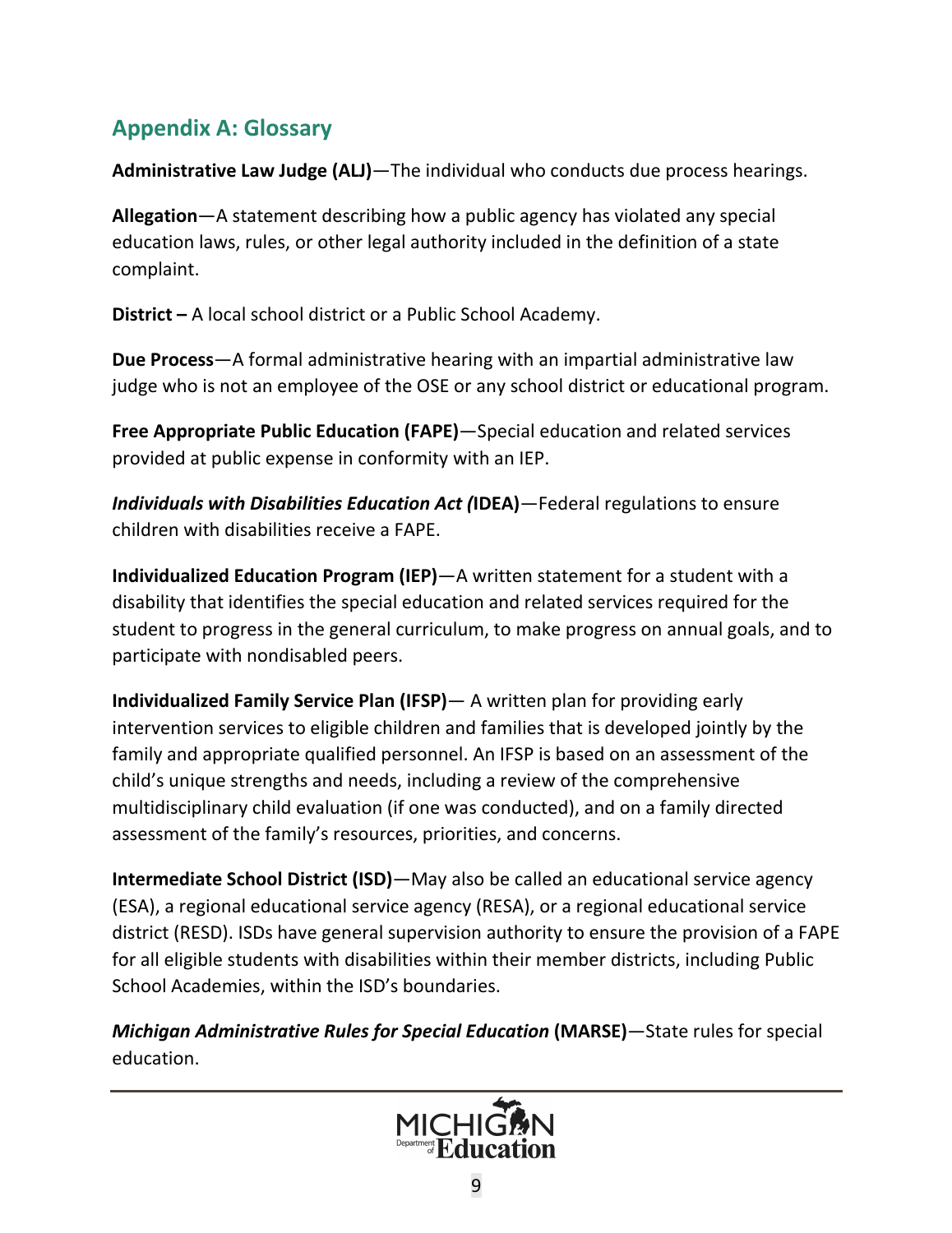**Michigan Department of Education (MDE)**—State education agency (SEA).

**Mediation**—A voluntary process where a neutral third-party mediator assists the parent and public agency to reach a mutually acceptable resolution of a dispute.

**Procedural Safeguards Notice**—A notice document that identifies parent and student rights as they relate to the IDEA and the MARSE*.*

**Office of Special Education (OSE)**—The office within the MDE that provides the general supervision, administration, and funding of special education programs and services for eligible children and youth with disabilities from birth through age 25, in accordance with federal and state law.

**Parent**—As defined by the IDEA, parent means a biological or adoptive parent, a foster parent, a guardian generally authorized to act as the child's parent or authorized to make educational decisions, an individual acting in the place of a biological or adoptive parent (including a grandparent, stepparent, or other relative) with whom the child lives, an individual who is legally responsible for the child's welfare, or an appointed surrogate parent.

**Public Agency**—An SEA, local education agency (LEA), ESA or ISD, district, nonprofit Public School Academy, or any other political subdivisions of the state that are responsible for providing education to children with disabilities.

**Special Education Mediation Services (SEMS)**—An IDEA grant-funded initiative that provides free mediation and IEP facilitation services to families and public agencies in Michigan.

**Systemic Complaint**—A state complaint filed on behalf of a group of students or regarding a system-wide concern.

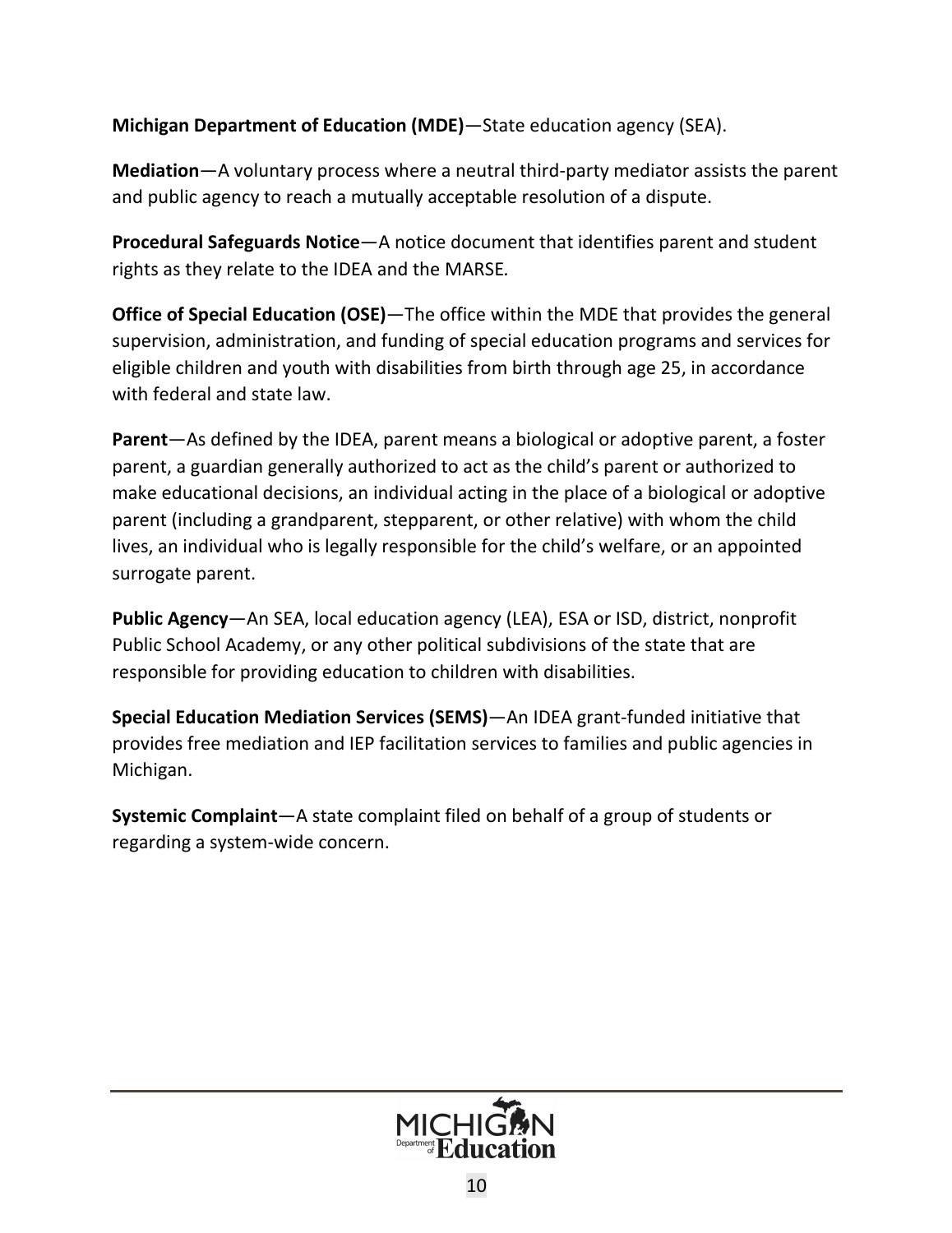# <span id="page-10-0"></span>**Appendix B: State Complaint and Due Process Complaint Comparison**

| Question                                                                                  | <b>State Complaint</b>                                                                                                                                                                                                                                                             | <b>Due Process Complaint</b>                                                                                                                                                                                                                                                                      |
|-------------------------------------------------------------------------------------------|------------------------------------------------------------------------------------------------------------------------------------------------------------------------------------------------------------------------------------------------------------------------------------|---------------------------------------------------------------------------------------------------------------------------------------------------------------------------------------------------------------------------------------------------------------------------------------------------|
| What is the<br>difference between<br>a state complaint<br>and a due process<br>complaint? | The state complaint process<br>involves an objective review by the<br>OSE, with support from the ISD<br>representative when applicable, of<br>a set of facts regarding issues of<br>alleged violations.                                                                            | A due process hearing is a formal<br>administrative hearing with an<br>impartial ALJ who is not an<br>employee of the OSE or any<br>school district or educational<br>program.                                                                                                                    |
| How long do I have<br>to file a complaint?                                                | A state complaint must be filed<br>within one year of the events<br>concerning the state complaint<br>request.                                                                                                                                                                     | A due process complaint must<br>allege a violation that occurred<br>not more than two years before<br>the date the parent or public<br>agency knew or should have<br>known about the alleged action<br>that forms the basis of the due<br>process complaint.                                      |
| Who can file a<br>complaint?                                                              | Anyone may file a state complaint<br>alleging a violation of the MARSE,<br>Michigan special education law, or<br>the IDEA, including complaints<br>about identification, evaluation,<br>educational placements, or the<br>denial of a free appropriate public<br>education (FAPE). | A parent, adult student, or any<br>public agency may request a due<br>process hearing when there is<br>disagreement with the<br>identification, evaluation,<br>educational placement, or<br>provision of a free appropriate<br>public education to a student who<br>has or may have a disability. |
| Do I need to have<br>an attorney to file a<br>complaint?                                  | Attorneys for both parties are<br>optional.                                                                                                                                                                                                                                        | A district is required to have an<br>attorney. Parents have the option<br>to obtain an attorney.                                                                                                                                                                                                  |
| How long after a<br>complaint is filed<br>will a decision be<br>made?                     | A state complaint final decision<br>must be issued within 60 calendar<br>days of the date the state<br>complaint was filed.                                                                                                                                                        | A due process hearing final<br>decision must be issued within 45<br>calendar days of the end of the<br>required 30-calendar-day<br>resolution period. Parties may<br>agree in writing not to have a<br>resolution period.                                                                         |

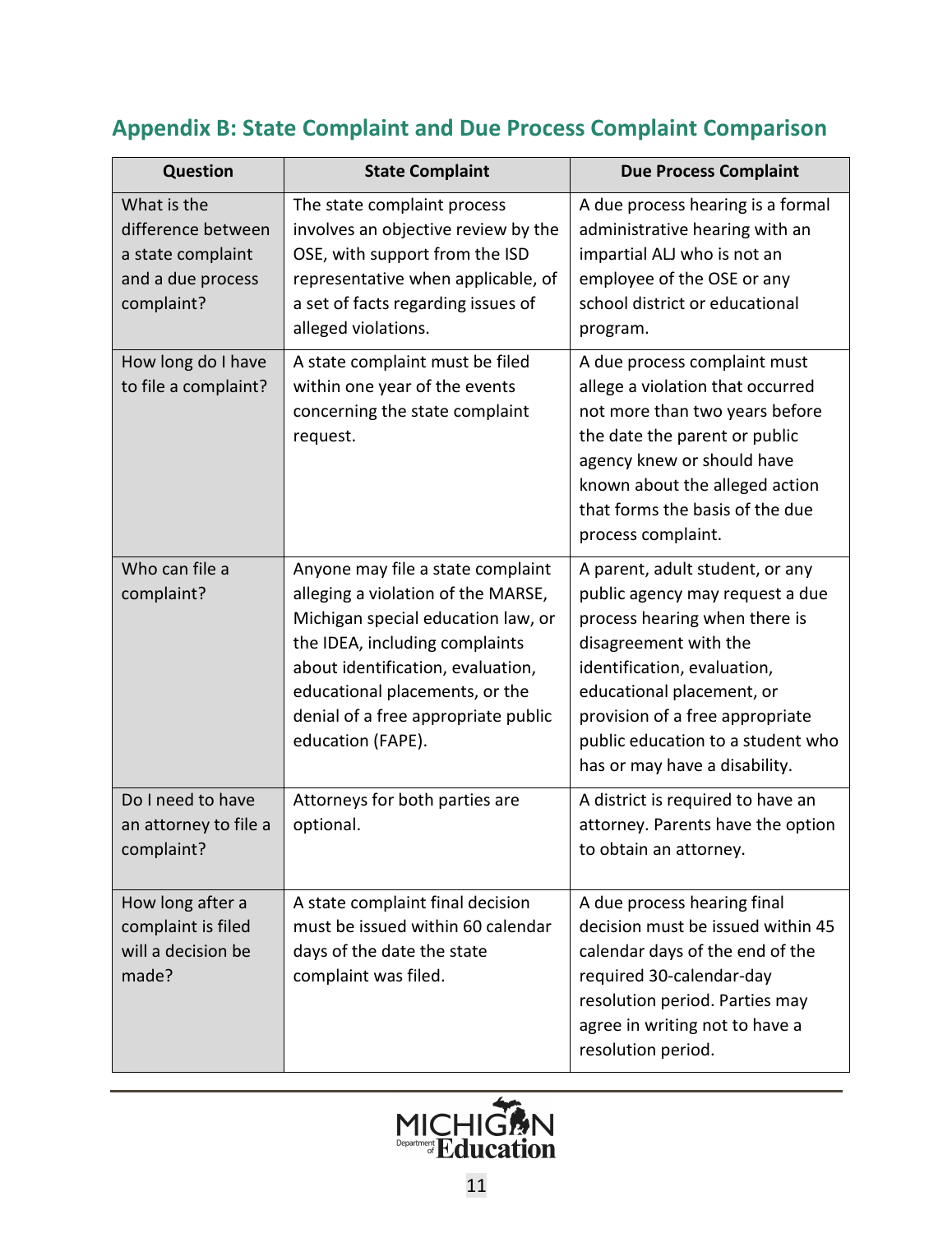| <b>Question</b>                                                                           | <b>State Complaint</b>                                                                                                       | <b>Due Process Complaint</b>                                                                                                                                                                                                                                                          |
|-------------------------------------------------------------------------------------------|------------------------------------------------------------------------------------------------------------------------------|---------------------------------------------------------------------------------------------------------------------------------------------------------------------------------------------------------------------------------------------------------------------------------------|
|                                                                                           |                                                                                                                              | An ALJ may grant specific<br>extensions of time beyond these<br>time periods, at the request of<br>either party.                                                                                                                                                                      |
|                                                                                           |                                                                                                                              | For expedited due process<br>hearings related to placement or<br>discipline protections, the hearing<br>must occur within 20 school days<br>of the date the due process<br>complaint is filed. The ALJ must<br>make a determination within 10<br>school days after the hearing.       |
| Can I still try to fix<br>the problem with<br>the school district<br>after a complaint is | Mediation is optional and can be<br>used either before or after filing a<br>state complaint.                                 | A resolution session is required<br>within 15 calendar days of a<br>parent filing a due process<br>complaint.                                                                                                                                                                         |
| filed?                                                                                    |                                                                                                                              | The parties can agree to<br>participate in mediation instead<br>of holding a resolution session.                                                                                                                                                                                      |
|                                                                                           |                                                                                                                              | For expedited due process<br>hearings, a resolution session<br>must be held within seven<br>calendar days of receipt of the<br>due process complaint, unless<br>parties agree in writing not to<br>have a resolution session.<br>Mediation can also be used in<br>expedited hearings. |
| Which type of<br>complaint is right<br>for my situation?                                  | The state complaint process is<br>intended to be less adversarial<br>than the more formal due process<br>hearing procedures. | Parties may provide expert<br>witnesses, subpoena, and cross-<br>examine witnesses.                                                                                                                                                                                                   |